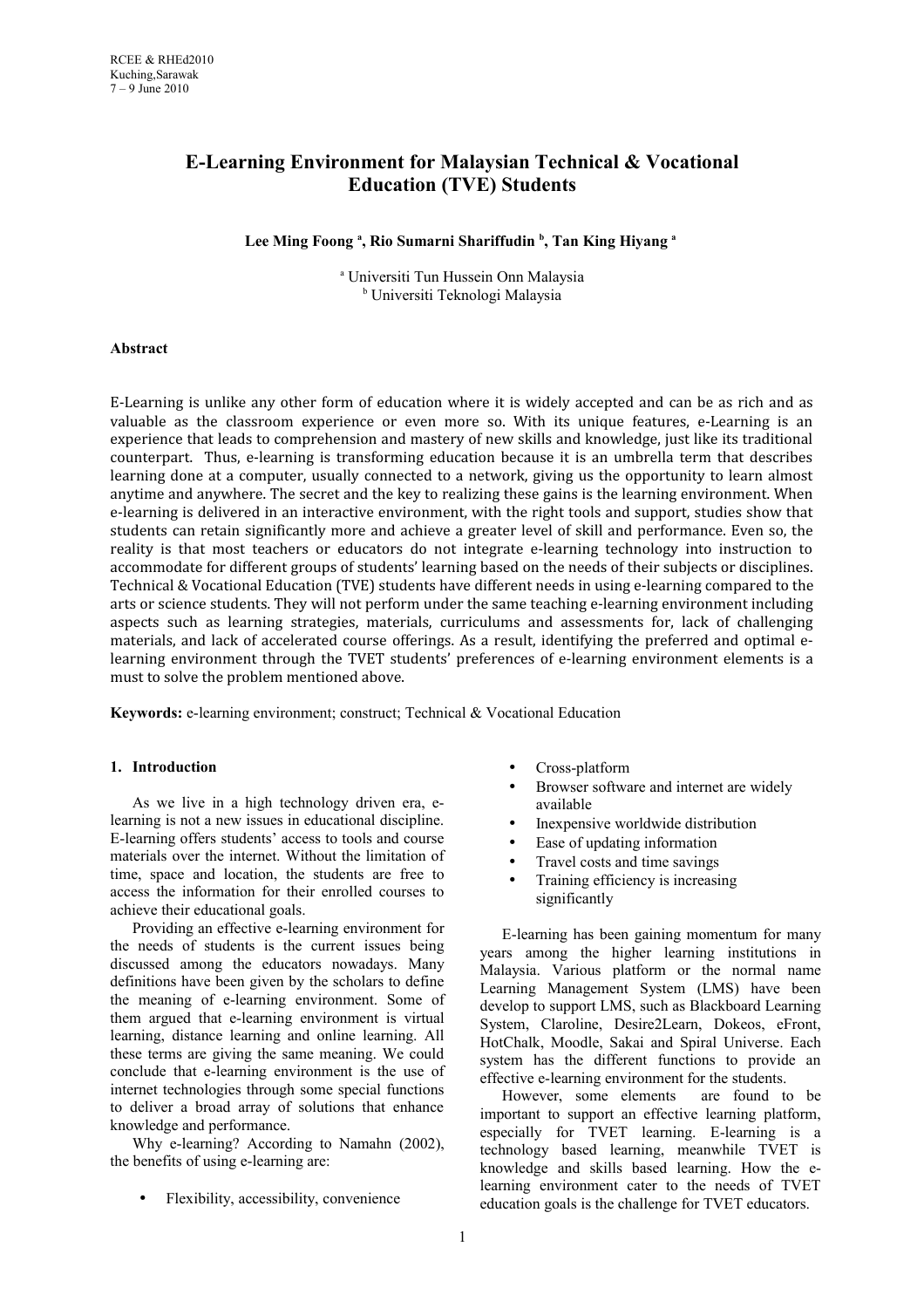Therefore, as a TVET educator, the elements of elearning environment argued by other researchers have to be reviewed. Table 1 showed some findings of other research on elements of e-learning environment.

#### Table 1. Elements of e-learning environment

| Researcher             | Elements                       | Confirmatory |  |
|------------------------|--------------------------------|--------------|--|
|                        |                                | Factor       |  |
|                        |                                | Analysis     |  |
| Junaidah<br>et.al      | Announcement                   | 0.700        |  |
| (2001)                 | Calendar                       | 0.780        |  |
|                        | Course management              | 0.879        |  |
|                        | Communication                  | 0.800        |  |
|                        | Recourse support               | 0.650        |  |
| <b>Ismail</b><br>Johan | Learning Design System         | 0.770        |  |
| (2002)                 | Learning Content               | 0.800        |  |
|                        | <b>Management System</b>       |              |  |
|                        | Learning Support               | 0.860        |  |
|                        | System                         |              |  |
| Nagarajah<br>et. al.   | Teaching material              | 0.772        |  |
| (2006)                 | Technology                     | 0.776        |  |
|                        | Learning strategy              | 0.763        |  |
|                        | Support                        | 0.835        |  |
|                        | Teaching<br>learning<br>&      | 0.779        |  |
|                        | environment                    |              |  |
| Shu Sheng Liaw         | Self-paced learning            | 0.750        |  |
| <i>et.al.</i> , (2007) | Effective teaching             | 0.750        |  |
|                        | environment                    |              |  |
|                        | Multimedia teaching            | 0.660        |  |
|                        | environment                    |              |  |
|                        | Support                        | 0.600        |  |
| Micheal T. Miller      | <b>Online Teaching</b>         | 0.700        |  |
| et.al., (2007)         | Enhancement                    |              |  |
|                        | <b>Online Faculty</b>          | 0.770        |  |
|                        | Engagement                     |              |  |
|                        | <b>Online Learning Support</b> | 0.660        |  |
|                        | <b>Online Service Overall</b>  | 0.720        |  |
| H. Mahdizadeh          | Knowledge Construction         | 0.730        |  |
| <i>et.al.</i> , (2007) | Computer-assisted              | 0.720        |  |
|                        | Learning                       |              |  |
|                        | <b>Web Based Activities</b>    | 0.700        |  |
|                        | Support                        | 0.700        |  |

Source: Nurhafiza (2009)

The elements of e-learning environment proposed by the experts is similar. Based on the findings of Nurhafiza (2009), e-learning environment should consist of learning strategy, learning material management, technology, teaching & learning environment and support. This study is focus on these five elements.

## **2. E-learning environment in UTHM**

Universiti Tun Hussein Onn Malaysia (UTHM) has launched LMS in 2001 and named it as ILMU LMS. The platform being employed for this purpose is Blackboard (see Figure 1 and 2). Now, Blackboard includes rivals WebCT and ANGEL that dominates the online learning software market (Falvo and Johnson, 2007), Moreover, over 31,000 institutions world-wide, students and instructors from

kindergarten through doctoral programs, and even those in the workforce interact in Blackboard structured classrooms (Burn, 2006 in Coopman, 2009). Besides, at the university administrative level, the use of open source rather than propriety software can save the institution money and allows tech–savvy faculty to actively participate in refining the course delivery platform (Stewart, et al., 2007). Furthermore, Rose (2004) noted that the basic motivation for the development of e–learning platforms is efficiency of scale, which is teaching more students for less money.

| El http://linu.uthn.edu.ny/<br>٠                                                                                                                                                                                                                                                         | v + X Div Search              | - م |
|------------------------------------------------------------------------------------------------------------------------------------------------------------------------------------------------------------------------------------------------------------------------------------------|-------------------------------|-----|
| Ell Baddoard Academic Suite                                                                                                                                                                                                                                                              | Q - 回 - @ - 7> nop + Q Tods + |     |
| <b>Blackboard Academic Suite™</b><br>Welcome to the Blackboard e-Education platform- designed to enable educational innovations everywhere by connecting people and technology.<br>Blackboard                                                                                            |                               |     |
| powered by 8<br>come<br><b>ING-UTMM</b><br><b>User Login</b><br>help line: Login Problem?<br>07.4537474 / 07.4537291 Forgot Password?<br>hemmy@athm.eda.my<br>Problem? Question?                                                                                                         |                               |     |
| Choose Language: English (United States) - Français (France)<br><b>Electronic Academic Suite **</b><br>@ 1997-2010 Blookboard Inc. All Rights Reserved, U.S. Patent No. 6,988,138. Additional Patents Pending.<br>Accessibility information can be found at http://access.blackboard.com |                               |     |
|                                                                                                                                                                                                                                                                                          |                               |     |

Fig. 1. E-learning system in UTHM

| C Blackboard Academic Suite - Internet Explorer                                    |                         |                                                                               |                                 |                                                                                                                                                                              |                           | $\Box$ $\sigma$ $\times$ |
|------------------------------------------------------------------------------------|-------------------------|-------------------------------------------------------------------------------|---------------------------------|------------------------------------------------------------------------------------------------------------------------------------------------------------------------------|---------------------------|--------------------------|
| ×.                                                                                 |                         |                                                                               |                                 | ED http://linu.utm.edu.ny/webapps/portal/tuneset.jsp?tub.jd=_2_jdurl=%2fwebappt%2fblodboard%2fweed#%flauncher%2ftppe%3dCourse%26ffk3d_12082_j%26urf M   + + + X   Une Search |                           | $\rho$ .                 |
| <b>ITS National Arabese Sale</b>                                                   |                         |                                                                               |                                 |                                                                                                                                                                              | Q - 回 - @ 7>rop - Q rob - |                          |
| powered by: 11<br>clearning@uthm                                                   |                         |                                                                               | ÷<br>Q<br>×<br>Home Help Logout |                                                                                                                                                                              | myUTHM                    | Courses                  |
| Announcements                                                                      |                         | DECANDE SISTEM PTV - OR: LEE (BOEANSE MITLEE) > COURSE DOCUMENTS              |                                 |                                                                                                                                                                              |                           | COT VICH                 |
| Course<br>Information<br><b>Staff Information</b>                                  | <b>Course Documents</b> |                                                                               |                                 |                                                                                                                                                                              |                           |                          |
| Course<br>Documents<br>Assignments<br>Communication.<br>Discretcion Roard          | sistem PTV Malaysia     | 1. Sistem PTV di Malaysia dag (42 KH)                                         |                                 |                                                                                                                                                                              |                           |                          |
| Pytomal Links<br>Tords                                                             | <b>Organisasi PTV</b>   | 2. creanisasi PTV di malaysia doc in son sai)                                 |                                 |                                                                                                                                                                              |                           |                          |
| Tools<br><b>El</b> Communication<br><b>SE Course Tools</b><br><b>GB</b> Course Map | <b>Peringkat PTV</b>    | 3 Perindicat Perindicat dalam PTV di Malaysia documento                       |                                 |                                                                                                                                                                              |                           |                          |
| <b>W</b> Control Panel<br>(d) Refresh                                              |                         | Perkembangan PTV part1<br>4. PerkembanganPTV_part1.doc (146 kb)               |                                 |                                                                                                                                                                              |                           |                          |
| (C) Detail View                                                                    |                         | Perkembangan PTV_part2<br>5 Perkembangan PTV part2 zip ng ras ras             |                                 |                                                                                                                                                                              |                           |                          |
|                                                                                    |                         | <b>Maktab Perguruan &amp; MLVK</b><br>6 Maktab Perguruan SAIL VK dog (398 kg) |                                 |                                                                                                                                                                              |                           |                          |
| Forwared by Blackboard                                                             |                         |                                                                               |                                 | Mindows Media Player                                                                                                                                                         | <b>C</b> Local intranet   | <sup>6</sup> 1100%       |

Fig. 2. Environment in ILMU LMS UTHM



Fig. 3. Functions in ILMU LMS UTHM

The functions provided by Blackboard include announcement, course information, staff information, course documents, assignments, communication, discussion board, external links and tools (see figure 2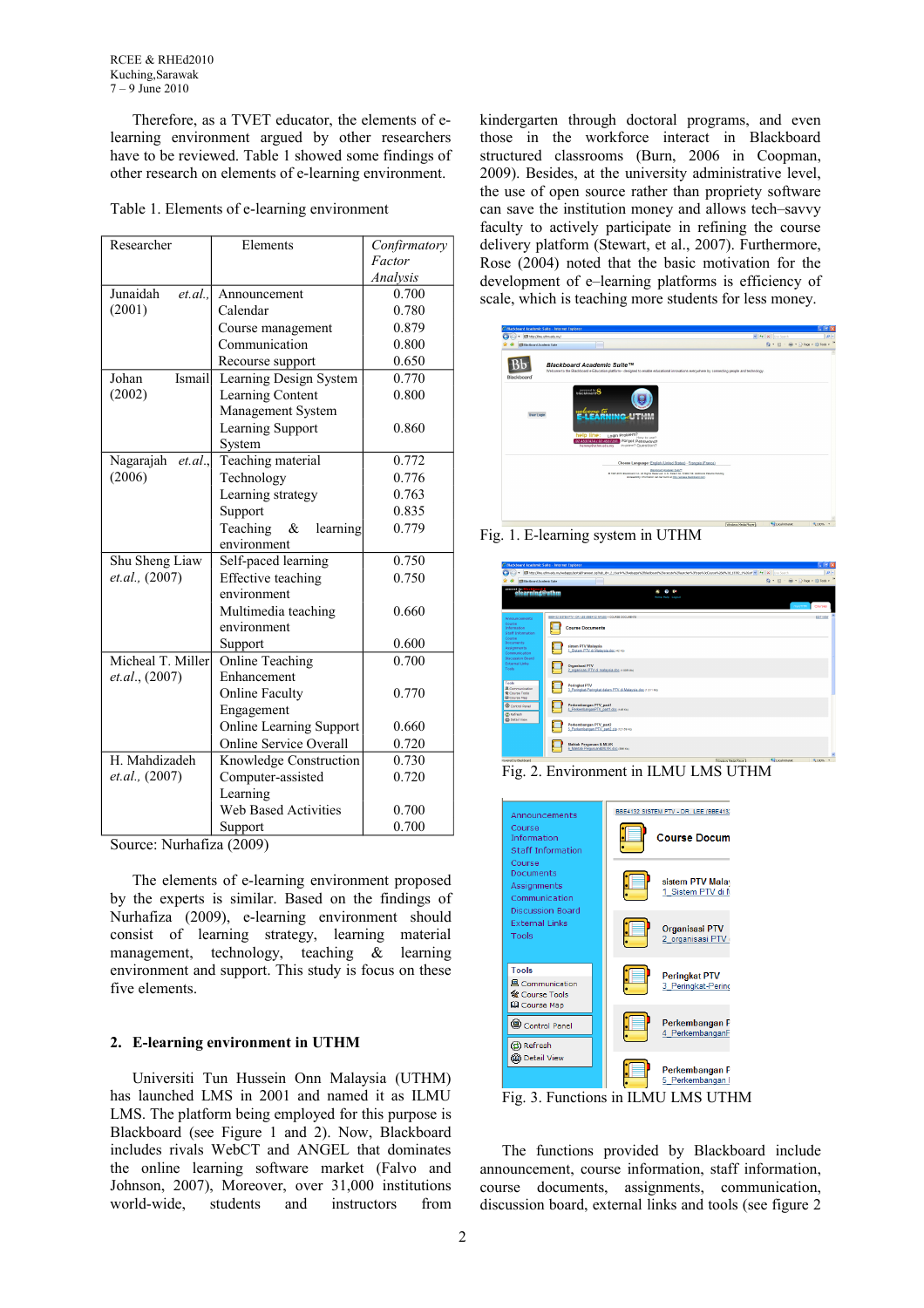and 3). The key advantages of Blackboard are (University of Newcastle, 2010):

- Integrate assessment with teaching materials
- Available on demand
- Randomised question selection
- Automatic grading with immediate feedback
- Reporting and analysis

However, Blackboard also has the disadvantages aspects (University of Newcastle, 2010), which are:

Not suitable for testing of all skills

- May disadvantage students without IT skills
- Time required to design and input questions
- Security
- Plagiarism

Faculty of Technical Education in UTHM is playing the important role to produce high quality technical teachers for the needs of the nation. Therefore, there is a significant need to evaluate the elements of e-learning environment. The purpose of this study was:

- To identify the elements of e-learning that are perceived as important by TVET students.
- To determine the relationship between elements of e-learning environment.

## **3. Research design**

A case study using a survey was employed in this study. A set of questionnaire which consisted of 43 items using 5 likert scales was used for data collection. The questionnaire was adapted from Nurhafiza (2009) in *The Development and Evaluation E-learning Environment Instrument based on Expertise, Lecturers and Students Perspective*. The gathered data were then statistically examined and analyzed by using SPSS version 17 to obtain mean score and Person-r in order to answer the research questions.

A total of 135 students from Faculty of Technical Education in UTHM were selected randomly as samples. The participants comprised of first year, second year and third year tertiary learners. Even though e-learning is not compulsory for the subjects being enrolled by the students or each semester, some of the lecturers will set the e-learning as a part of assessment. Therefore, most participants were familiar with e-learning and have been using elearning for many purposes, such as for downloading the notes given by the lecturers, uploading the assignments, forum and others.

#### **4. Results and discussion**

This section discusses on the findings based on the research objectives.

### *3.1. Elements of e-learning environment*

Tables 2-3 below showed the results of this study. In the view of the students, the important elements for e-learning environment were learning strategy (mean=4.84), followed by learning material management (mean=4.67), and teaching  $\&$  learning environment (mean=4.62). On the other hand, they perceived the technology (mean=4.12) and support (mean=4.15) were less important compared with the elements mentioned above. Overall, the mean score for the elements was 4.48. The results conclude that the e-learning environment perceived as important by the students possess the following elements: learning strategy > learning material management > teaching  $\&$ learning environment > support > technology (refer to Table 3).

#### Table 2. Mean scores for elements of e-learning environment

| Elements                          | Mean scores |
|-----------------------------------|-------------|
| Learning strategy                 | 4.84        |
| Learning material management      | 4.67        |
| Technology                        | 4.12        |
| Teaching $&$ learning environment | 4.62        |
| Support                           | 4.15        |
| Total                             | 4 48        |

Table 3. Elements of e-learning environment perceived as important by the students in descending order

| Elements            | In descending<br>order |  |  |
|---------------------|------------------------|--|--|
| Learning strategy   |                        |  |  |
| Learning material   |                        |  |  |
| management          |                        |  |  |
| Teaching & learning |                        |  |  |
| environment         |                        |  |  |
| Support             |                        |  |  |
| Technology          |                        |  |  |

The data collected also were analyzed to determine the comparison among the male and female students, as well as among the students with difference years towards elements of e-learning environment perceived as important. Findings through T-test (see Table 4) and ANOVA (see Table 5) analysis indicated that there were no significant differences among the male and female students, as well as among the students with difference years towards elements of e-learning environment perceived as important.